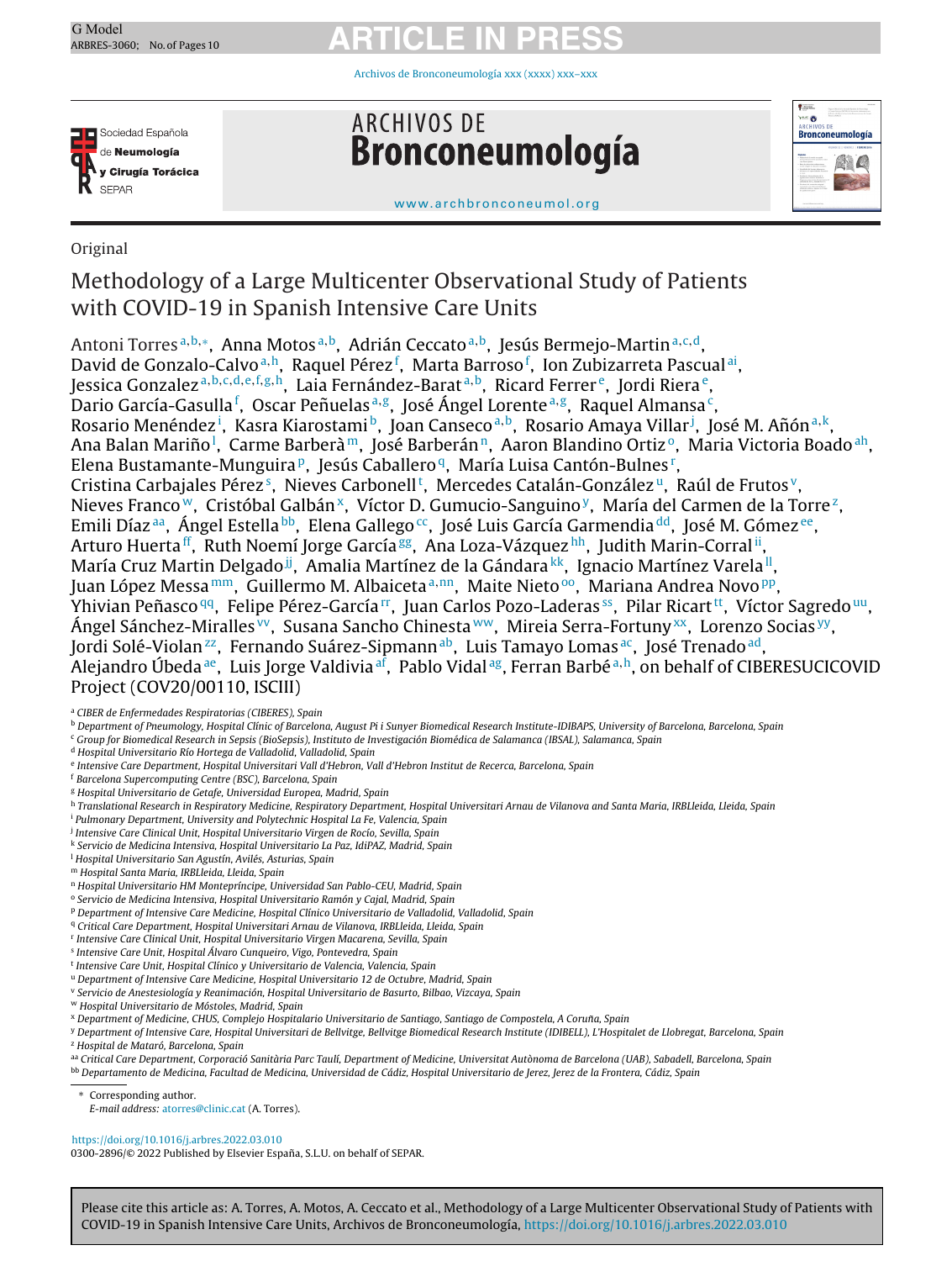<span id="page-1-0"></span><sup>cc</sup> Unidad de Cuidados Intensivos, Hospital Universitario San Pedro de Alcántara, Cáceres, Spain

dd Intensive Care Unit, Hospital San Juan de Dios del Aljarafe, Bormujos, Sevilla, Spain

ee Hospital General Universitario Gregorio Marañón, Madrid, Spain

ff Pulmonary and Critical Care Division, Emergency Department, Clínica Sagrada Família, Barcelona, Spain

gg Intensive Care Department, Hospital Nuestra Señora de Gracia, Zaragoza, Spain

hh Unidad de Medicina Intensiva, Hospital Universitario Virgen de Valme, Sevilla, Spain

ii Critical Care Department, Hospital del Mar-IMIM, Barcelona, Spain

jj Hospital Universitario de Torrejón-Universidad Francisco de Vitoria, Madrid, Spain

kk Department of Intensive Medicine, Hospital Universitario Infanta Leonor, Madrid, Spain

<sup>Il</sup> Critical Care Department, Hospital Universitario Lucus Augusti, Lugo, Spain mm Complejo Asistencial Universitario de Palencia, Palencia, Spain

nn Departamento de Biología Funcional, Instituto Universitario de Oncología del Principado de Asturias, Universidad de Oviedo, Instituto de Investigación Sanitaria del Principado de

Asturias, Hospital Central de Asturias, Oviedo, Asturias, Spain

oo Hospital Universitario de Segovia, Segovia, Spain

pp Servei de Medicina Intensiva, Hospital Universitari Son Espases, Palma de Mallorca, Illes Balears, Spain

qq Servicio de Medicina Intensiva, Hospital Universitario Marqués de Valdecilla, Santander, Cantabria, Spain

rr Servicio de Microbiología Clínica, Hospital Universitario Príncipe de Asturias, Departamento de Biomedicina y Biotecnología, Universidad de Alcalá de Henares, Madrid, Spain

ss UGC-Medicina Intensiva, Hospital Universitario Reina Sofía, Instituto Maimónides IMIBIC, Córdoba, Spain

tt Servei de Medicina Intensiva, Hospital Universitari Germans Trias, Badalona, Barcelona, Spain

uu Hospital Universitario de Salamanca, Salamanca, Spain

vv Hospital de Sant Joan d'Alacant, Sant Joan d'Alacant, Alacant, Spain

ww Servicio de Medicina Intensiva, Hospital Universitario y Politécnico La Fe, Valencia, Spain

xx Pneumology Department, Hospital Verge de la Cinta, Tortosa, Tarragona, Spain

yy Intensive Care Unit, Hospital Son Llàtzer, Palma de Mallorca, Illes Balears, Spain

<sup>22</sup> Critical Care Department, Hospital de Gran Canaria Dr. Negrín, Las Palmas, Spain

ab Intensive Care Unit, Hospital Universitario de La Princesa, Madrid, Spain

ac Critical Care Department, Hospital Universitario Río Hortega de Valladolid, Valladolid, Spain

ad Servicio de Medicina Intensiva, Hospital Universitario Mútua de Terrassa, Terrassa, Barcelona, Spain

ae Servicio de Medicina Intensiva, Hospital Punta de Europa, Algeciras, Cádiz, Spain

af Hospital Universitario de León, León, Spain

ag Complexo Hospitalario Universitario de Ourense, Ourense, Spain

ah Hospital Universitario de Cruces, Barakaldo, Vizcaya, Spain

ai Ubikare Technology, Vizcaya, Spain

## a r t i c l e i n f o

Article history: Received 25 March 2022 Accepted 30 March 2022 Available online xxx

Keywords: COVID-19 **ICU** Observational studies Follow-up Biomarkers Data management

### Palabras clave: COVID-19 UCI Estudios observacionales Seguimiento Biomarcadores Gestión de datos

## A B S T R A C T

Introduction: The COVID-19 pandemic created tremendous challenges for health-care systems. Intensive care units (ICU) were hit with a large volume of patients requiring ICU admission, mechanical ventilation, and other organ support with very high mortality. The Centro de Investigación Biomédica en Red-Enfermedades Respiratorias (CIBERES), a network of Spanish researchers to investigate in respiratory disease, commissioned the current proposal in response to the Instituto de Salud Carlos III (ISCIII) call. Methods: CIBERESUCICOVID is a multicenter, observational, prospective/retrospective cohort study of patients with COVID-19 admitted to Spanish ICUs. Several work packages were created, including study population and ICU data collection, follow-up, biomarkers and miRNAs, data management and quality. Results: This study included 6102 consecutive patients admitted to 55 ICUs homogeneously distributed throughout Spain and the collection of blood samples from more than 1000 patients. We enrolled a large population of COVID-19 ICU-admitted patients including baseline characteristics, ICU and MV data, treatments complications, and outcomes. The in-hospital mortality was 31%, and 76% of patients required invasivemechanical ventilation.A3-6month and 1 year follow-up was performed. Few deaths after 1 year discharge were registered. Low anti-SARS-CoV-2 S antibody levels predict mortality in critical COVID-19. These antibodies contribute to prevent systemic dissemination of SARS-CoV-2. The severity of COVID-19 impacts the circulating miRNA profile. Plasma miRNA profiling emerges as a useful tool for risk-based patient stratification in critically ill COVID-19 patients.

Conclusions: We present the methodology used in a large multicenter study sponsored by ISCIII to determine the short- and long-term outcomes in patients with COVID-19 admitted to more than 50 Spanish ICUs.

© 2022 Published by Elsevier España, S.L.U. on behalf of SEPAR.

## **Metodología de un gran estudio observacional multicéntrico de pacientes con COVID-19 en unidades de cuidados intensivos en Espana˜**

## r e s u m e n

Introducción: La pandemia de COVID-19 ha supuesto un enorme reto para los sistemas sanitarios. Las unidades de cuidados intensivos (UCI) se han visto afectadas por un gran volumen de pacientes que requerían ingreso en la UCI, ventilación mecánica y otras asistencias de órganos con gran mortalidad. El Centro de Investigación Biomédica en Red-Enfermedades Respiratorias (CIBERES), una red de investigadores españoles para el estudio de enfermedades respiratorias, encargó la presente propuesta en respuesta a la convocatoria del Instituto de Salud Carlos III (ISCIII).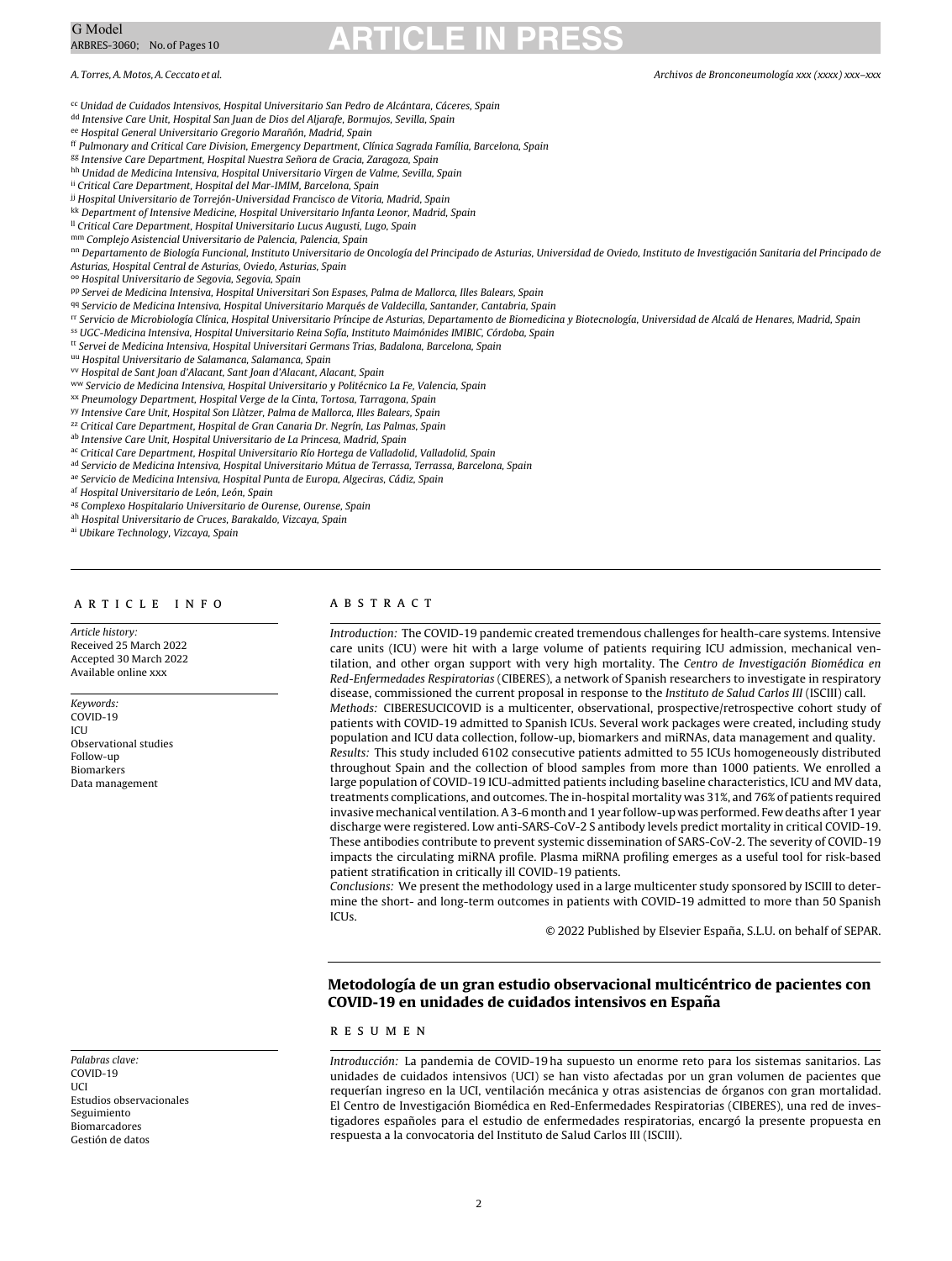A. Torres,A.Motos,A.Ceccato et al. Archivos de Bronconeumología xxx (xxxx) xxx–xxx

Métodos: CIBERESUCICOVID es un estudio de cohortes multicéntrico, observacional, prospectivo/retrospectivo de pacientes con COVID-19 ingresados en UCI españolas. Se crearon varios paquetes de trabajo: población de estudio y recogida de datos en la UCI, seguimiento, biomarcadores y miRNA, gestión de datos y calidad.

Resultados: Este estudio incluyó a 6.102 pacientes consecutivos ingresados en 55 UCI distribuidas homogéneamente por toda España, y se recogieron muestras de sangre de más de 1.000 pacientes. Se incluyó a una amplia población de pacientes ingresados en UCI de COVID-19, y se registraron las características basales, los datos de la UCI y la ventilación mecánica, las complicaciones de los tratamientos y los resultados. La mortalidad hospitalaria fue del 31%, y el 76% de los pacientes requirieron ventilación mecánica invasiva. Se realizó un seguimiento de 3-6 meses y de 1 año. Se registraron pocas muertes después del alta a 1 año. Las bajas cifras de anticuerpos anti-SARS-CoV-2 S predicen la mortalidad en la COVID-19 crítica. Estos anticuerpos contribuyen a prevenir la diseminación sistémica del SARS-CoV-2. La gravedad de la COVID-19 influye en el perfil de miRNA circulantes. El perfil de miRNA plasmático emerge como un dato útil para la estratificación basada en el riesgo de los pacientes con COVID-19 en estado crítico.

Conclusiones: Se presenta la metodología utilizada en un gran estudio multicéntrico patrocinado por el ISCIII para determinar los resultados a corto y largo plazo en pacientes con COVID-19 ingresados en más de 50 UCI españolas.

© 2022 Publicado por Elsevier España, S.L.U. en nombre de SEPAR.

### **Introduction**

The COVID-19 pandemic, which started in early 2020, created tremendous challenges for health-care systems. Intensive care units (ICU) were hit with a large volume of patients requiring ICU admission, mechanical ventilation, and other organ support with very high mortality (30%-50%).<sup>1,2</sup> Although we have improved disease management, the acute mortality of patients admitted to ICU remains high.<sup>[3,4](#page-9-0)</sup> In March 2020, the Instituto de Salud Carlos III (ISCIII) called for Spanish investigators to perform studies in 2020–2021 to improve the knowledge and management of COVID-19. The Centro de Investigación Biomédica en Red-Enfermedades Respiratorias (CIBERES), a network of Spanish researchers funded by ISCIII to investigate in respiratory disease, commissioned the current proposal in response to the ISCIII call.

The most urgent problems early in the pandemic centered on patients admitted to ICU. Therefore, we decided to focus on these severely ill patients and presented an ambitious project to collect sequential clinical, physiological, and biological data from more than 5000 patients in more than 50 Spanish ICUs. In addition, we planned to collect plasma samples of more than 1000 patients admitted to those ICUs. The project was granted and started on May 1<sup>st</sup>, 2020, with three main objectives. First, we aimed to determine the epidemiology and prognostic factors for patients with COVID-19 admitted to Spanish ICUs. Second, we wanted to determine the inflammatory patterns and epigenetic factors associated with different prognoses. Finally, we wanted to follow-up all patients discharged from ICUs at 3, 6, and 12 months to determine the consequences and mortality associated with COVID-19. We achieved all planned objectives and published several manuscripts for each one.

In the current article, we describe the methodology of the CIBERESUCICOVID study, focusing on organization, data collection, and purification.

### **Material and methods**

## Study design

CIBERESUCICOVID is a multicenter, observational, prospective/retrospective cohort study of patients with COVID-19 admitted to Spanish ICUs [\(Table](#page-3-0) 1). Our institution's internal review board (Comité Ètic d'Investigació Clínica, no. HCB/2020/0370) approved the study, and a member of the study team contacted local researchers,

with participating hospitals obtaining local ethics committee approval as needed. Results were reported in accordance with the Strengthening the Reporting of Observational Studies in Epidemiology (STROBE) guidelines.

Data collection started in May 2020, and we collected, anonymized, stored, and managed all data via the REDCap (Research Electronic Data Capture) tool, hosted at CIBER, Spain. Trained local researchers incorporated data from patients' medical records into a separate database. We appointed a steering committee that met every week, and we created several work packages.

### Study population and ICU data collection

All consecutive patients admitted to participating ICUs from February 25<sup>th</sup> to February 28<sup>th</sup>, 2021, were enrolled if they fulfilled the following criteria:  $\geq$  18 years old, ICU admission, and laboratory confirmed SARS-CoV-2 infection. Patients were excluded if they were admitted to an ICU for other reasons. After enrollment, we collected data on demographics, comorbidities, clinical symptoms, disease chronology, and treatment administered at hospital admission.

The site researchers subsequently collected data acquired at hospital admission, ICU admission, start of mechanical ventilation, 72-96 h after ICU admission, weaning off mechanical ventilation, ICU discharge, and hospital discharge. This included vital signs, respiratory support devices, adjunctive therapies, laboratory findings, and arterial blood gases.We studied hemodynamic parameters and organ dysfunction using the Sequential Organ Assessment Failure Score (SOFA) at ICU admission. We also collected data on pharmacological treatments and interventions administered at and during ICU admission until either ICU or hospital discharge or death. Mechanical ventilation settings were collected if used, and other pulmonary mechanical variables (e.g., driving pressure or static compliance of the respiratory system) were calculated. Impairment in oxygenation was analyzed using the  $PaO<sub>2</sub>/FiO<sub>2</sub>$  ratio, and abnormalities of CO2 metabolism were studied using the ventilatory ratio (VR), a surrogate parameter of Vd/Vt. $5$  The worst event values were recorded preferentially.

The reported outcomes included in-hospital mortality, ICU mortality, 28-day mortality, 90-day mortality, duration of ventilation, and lengths of stay in ICU and hospital. ICU- and ventilator-free days were also computed as previously reported. $6$  All the pulmonary and extrapulmonary complications during ICU admission were also collected and included at hospital discharge.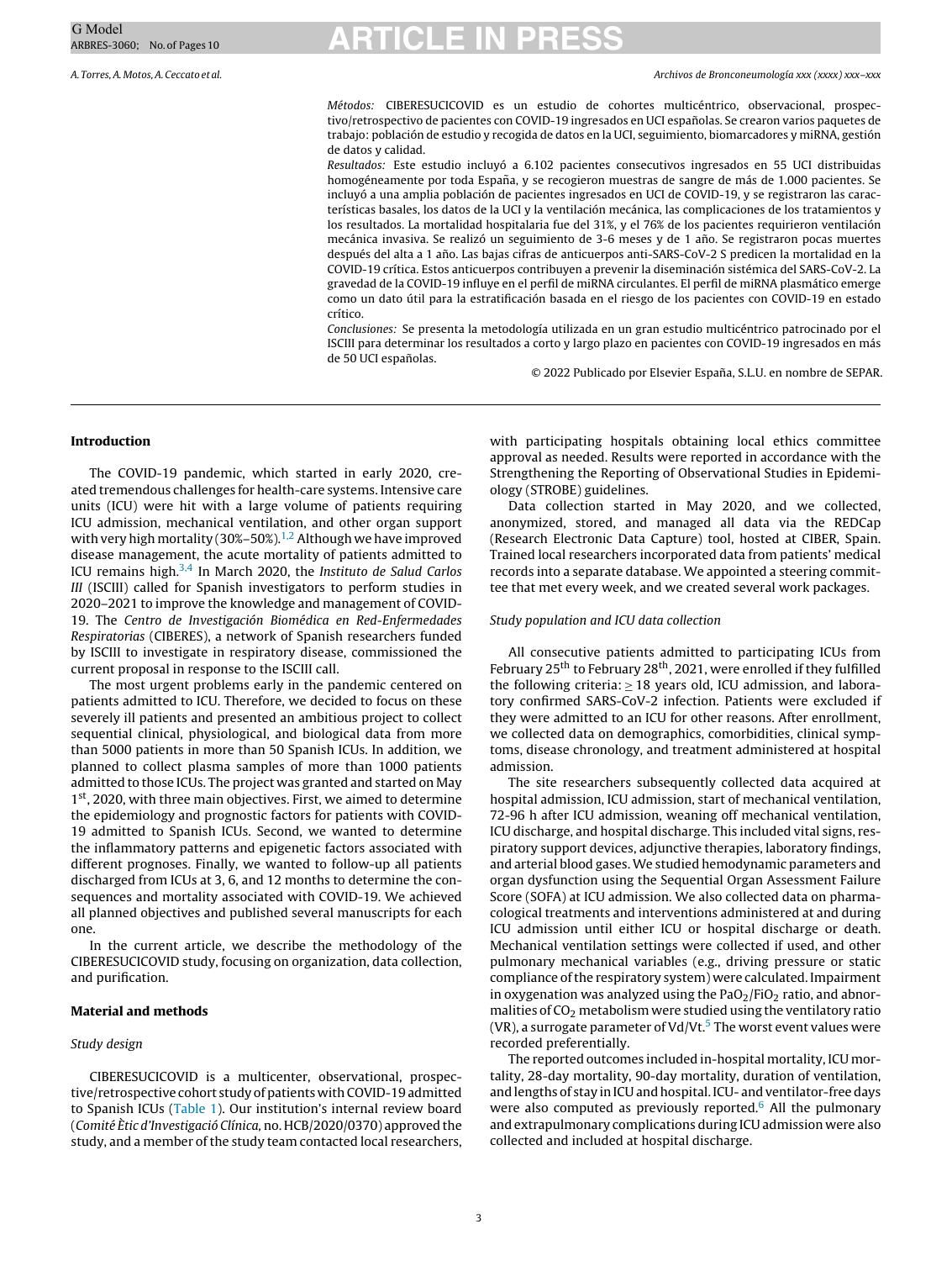### **Table 1**

List of participating centers.

Clínica Sagrada Família Complexo Hospitalario Universitario de Ourense HM Hospitales Madrid Hospital Álvaro Cunqueiro Hospital Clínic Barcelona Hospital Clínic Universitari de València Hospital Clínico Universitario de Santiago Hospital Clínico Universitario de Valladolid Hospital de León Hospital de Mataró Hospital de Santa Maria Hospital de Tortosa Verge de la Cinta Hospital del Mar Hospital General de Segovia Hospital General Río Carrión Hospital General Universitario Gregorio Marañón Hospital Germans Trias i Pujol Hospital Infanta Leonor de Madrid Hospital La Fe de Valencia Hospital Nuestra Señora de Gracia Hospital Parc Taulí Hospital Punta de Europa-Algeciras Hospital Sagrat Cor Hospital San Juan de Dios Hospital San Pedro de Alcántara Hospital Son Llàtzer Hospital Universitari Arnau de Vilanova Hospital Universitari de Bellvitge Hospital Universitari Joan XXIII de Tarragona Hospital Universitari Mútua de Terrassa Hospital Universitari Son Espases Hospital Universitario 12 de Octubre Hospital Universitario Central de Asturias Hospital Universitario de Basurto Hospital Universitario de Cruces Hospital Universitario de Getafe Hospital Universitario de Gran Canaria Doctor Negrín Hospital Universitario de Jerez de la Frontera Hospital Universitario de la Princesa Hospital Universitario de Móstoles Hospital Universitario de Salamanca Hospital Universitario de Torrejón Hospital Universitario La Paz Hospital Universitario Lucus Augusti Hospital Universitario Marqués de Valdecilla Hospital Universitario Príncipe de Asturias Hospital Universitario Ramón y Cajal Hospital Universitario Reina Sofia, Córdoba Hospital Universitario Río Hortega Hospital Universitario San Agustín Hospital Universitario Sant Joan d'Alacant Hospital Universitario Vall d'Hebron Hospital Virgen de Valme Hospital Virgen del Rocío Hospital Virgen Macarena

## Follow-up at 3, 6, and 12 months

General symptoms, respiratory symptoms, quality of life, and survival status were assessed at 3, 6, and 12 months after hospital discharge either during a home visit or phone call. Patients were asked about cardiovascular or infectious complications, emergency department visits, or hospital readmission. Post-COVID syndrome was defined according to the suggestion of the World Health Organization<sup> $\prime$ </sup> as the presence of symptoms such as fatigue, shortness of breath, and cognitive dysfunction that affect daily quality of life 3 months after probable or confirmed SARS-Cov2 infection, without being explained by other alternative diagnoses.

Airway function (spirometry, lung volume, and diffusing capacity) was measured according to the guidelines of the American Thoracic Society.[8](#page-9-0) Pulmonary parameters included forced vital capacity (FVC), forced expiratory volume in the first second (FEV<sub>1</sub>), the  $FEV<sub>1</sub>/FVC$  ratio, and lung diffusing capacity for carbon monoxide.

<span id="page-3-0"></span>A. Torres,A.Motos,A.Ceccato et al. Archivos de Bronconeumología xxx (xxxx) xxx–xxx

The results were expressed as a percentage of the predicted value according to the European Community Lung Health Survey.<sup>[9](#page-9-0)</sup> A chest x-ray or computed tomography (CT) scan was also performed.

The 12-Item Short Form Survey (SF-12) was used to assess quality of life across eight health domains (general health, physical functioning, role physical, body pain, vitality, social functioning, role emotional, and mental health). This questionnaire has been validated in healthy populations, in several chronic diseases and conditions, and in acute respiratory distress syndrome (ARDS) survivors.[10-12](#page-9-0) The standardized SF-12 is described in  $means  $\pm$  standard deviation according to the normative standards$ established by Ware et al., $13$  such that persons with a normal health-related quality of life have an average SF-12 score of  $50 \pm 10$ .

## Blood samples

We collected a 5 mL blood sample in the first 48 h of ICU admission for COVID-19 infection, obtained 2 mL of plasma from EDTA tubes after centrifugation at the recruiting center, and stored the sample at  $-80^\circ$ C. Plasma samples were received centrally at the BioSepsis laboratory of Hospital Universitario Río Hortega de Valladolid/IBSAL, from where they were further split into three aliquots. The first was shipped to the laboratory of the National Center of Microbiology (Majadahonda, Spain) to profile anti-SARS-CoV-2 antibodies. The second aliquot was shipped to the IRB-Lleida (Spain) for microRNA profiling. The third remained at the BioSepsis group for biomarker profiling, antigenemia evaluation, and viral load quantification.

## Biomarkers

To identify biomarkers associated with an increased risk of mortality on ICU admission, we profiled 40 biomarkers using the Ella-SimplePlex<sup>TM</sup> system from Biotechnne (Lipocalin-2/NGAL, ICAM-1, Myeloperoxidase, VCAM-1/CD106, interleukin 1 beta, B7-H1/PD-L1, G-CSF, IFN- $\beta$ , D-dimer, ferritin, E-selectin, RANTES, angiopoietin 2, GM-CSF, IL-7, IL-1ra, IL-6, IL-10, IL-17A, CXCL10/IP10, CCL2, granzyme B, IFN- $\gamma$ , IL-12p70, IL-15, TNF- $\alpha$ , IL-2, IL-4, IFN- $\alpha$ , granzyme A, IL-8, endothelin-1, CD27, FAS, SPD, pentraxin 3, TREM-1, EGF, UPA-1, CTLA-4). This measured endothelial dysfunction, neutrophil degranulation, coagulation activation, neutrophil activation, T cell and monocyte chemotaxis, interferon response, and Th1, Th2, and TH17 response. Viral RNA was quantified in plasma by droplet-digital polymerase chain reaction (PCR) using the Bio-Rad SARS-CoV-2 ddPCR kit on a QX-200 ddPCR platform, according to manufacturer's specifications. The presence of N antigen of SARS-CoV-2 in plasma was assessed using the Panbio COVID-19 Ag Rapid Test Device (Abbott). We used a specific immunoassay developed by our team to quantify anti-SARS-CoV-2 S IgG and IgM antibodies.<sup>14</sup>

## Quantification of microRNA

RNA isolation and microRNA (miRNA) quantification were conducted in the same laboratory using standardized protocols. Experienced staff blinded to patient data performed the miRNA quantification. Total RNA was isolated from frozen plasma using the miRNeasy Serum/Plasma Advanced kit (Qiagen, Germany) according to the manufacturer's instructions. For normalization, synthetic Caenorhabditis elegans miR-39-3p (cel-miR-39-3p) was added as an external reference miRNA. The mixture was supplemented with MS2 carrier RNA (Roche Diagnostics, Germany). The RNA Spike-In Kit (Qiagen, Germany) was added to monitor RNA isolation. RNA was eluted with RNAse-free water and stored at –80 ◦C.

Reverse transcription (RT) was performed using the miRCURY LNA RT Kit (Qiagen, Germany). An additional spike-in UniSp6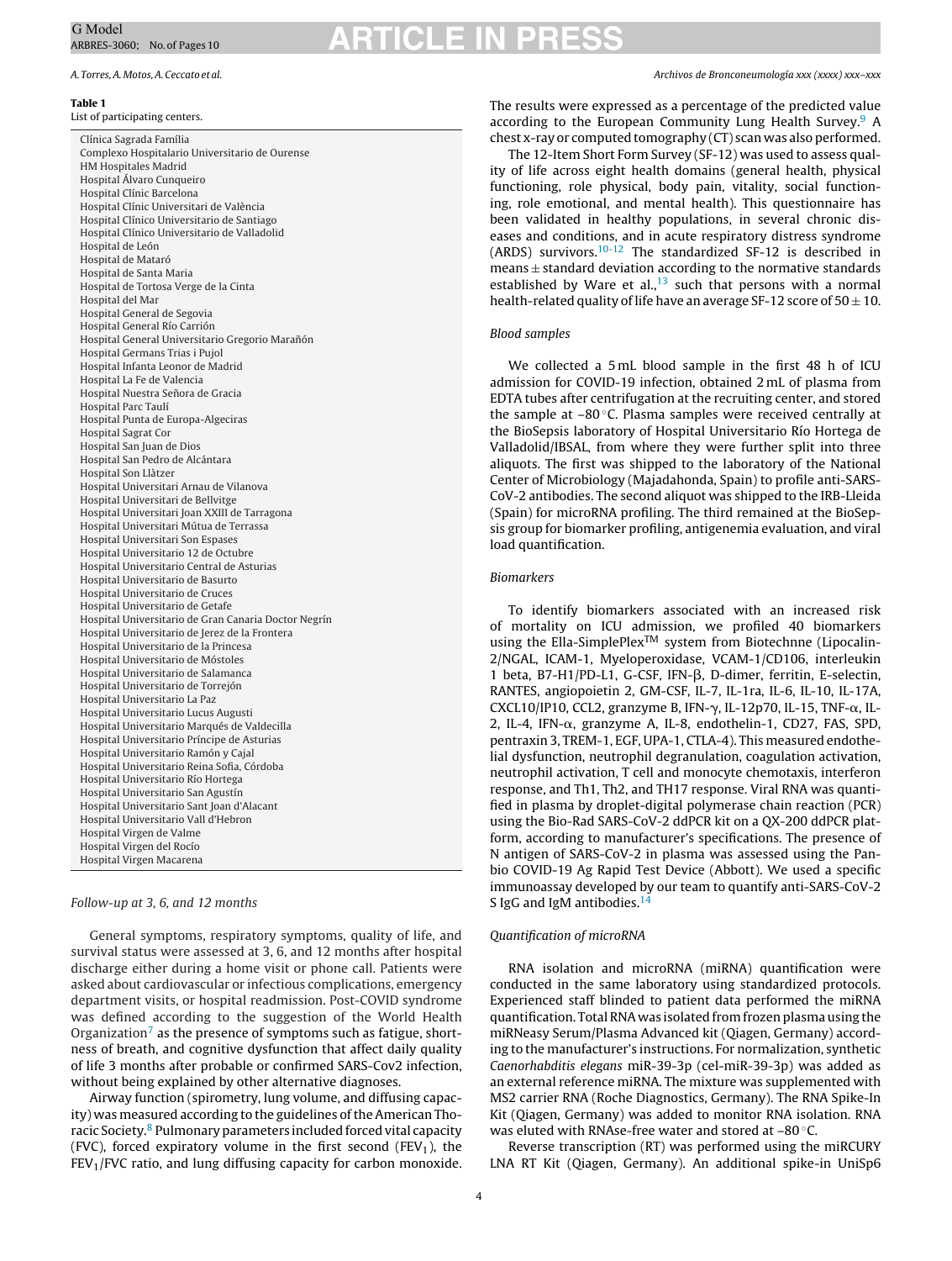### A. Torres,A.Motos,A.Ceccato et al. Archivos de Bronconeumología xxx (xxxx) xxx–xxx

### **Table 2**

### List of tasks performed with our DQA tool.

| Missing data                     | The identification of the core variables that constitute the minimum data set (MDS) of each record                                     |  |  |
|----------------------------------|----------------------------------------------------------------------------------------------------------------------------------------|--|--|
| Create clinical impact variables | Creation of clinical variables like APACHE-II, SOFA, PaFi, BMI, CURB65, compliance, driving pressure, ventilation ratio, etc.          |  |  |
| Unstructured data                | Rule programming to transform unstructured text to standardized encoded data. Use of specific lists or international                   |  |  |
|                                  | classification systems such as ICD-10 for diseases or ATC for drugs                                                                    |  |  |
| Outliers                         | Development of rules to identify and validate extreme values                                                                           |  |  |
| Data inconsistencies             | Development of rules to identify and manage inconsistencies related to dates, events, duration of treatments, etc.                     |  |  |
| Database homogenization          | Development of rules to automatize the homogenization of the different laboratory units of the analytical variables                    |  |  |
| Tracking report                  | Weekly sample tracking report to monitor the data inclusion                                                                            |  |  |
| Dashboard                        | To monitor, in real time, the different existing data inconsistencies                                                                  |  |  |
| Combined filter                  | To identify queries associated with the sub-studies (patient profile) and/or desired variables associated with a working<br>hypothesis |  |  |
| Dashboard for queries            | Mass sending of queries, visualization of data entry responses in RedCap, internal resolution of queries, and automatic closing        |  |  |
| management                       | of inconsistencies when the system detects that they have disappeared                                                                  |  |  |
| SPSS database                    | Dump of data in SPSS format, weekly, after cleaning and debugging data                                                                 |  |  |

(Qiagen, Germany) was added to monitor the RT reaction and complementary DNA was stored at 20 ◦C. The miRNAs were analyzed using miRCURY LNA miRNA Custom Panels (384-well plates) (Qiagen, Germany). qPCR was carried out using the QuantStudio<sup>TM</sup> 7 Flex Real-Time PCR System (Applied Biosystems, USA). Synthetic UniSp3 was analyzed as an interplate calibrator and qPCR control. Amplification curves were evaluated using QuantStudio Software v1.3 (Thermo Fisher Scientific, USA).

To ensure optimal data quality, the spike-in RNA templates were first analyzed to monitor RNA extraction procedure uniformity and RT and PCR efficiency. Hemolysis contamination was excluded, as previously described. We considered miRNAs expressed at cycle quantification (Cq) values of < 35. Relative quantification was performed using the 2- $\Delta$ Cq method ( $\Delta$ Cq = CqmiRNA-CqcelmiR-39-3p). Expression levels were log-transformed for statistical purposes. This protocol has been adapted for bronchial aspirates.[15](#page-9-0)

## Data management

CIBERESUCICOVID used REDCap as a single source of truth for data management. A second database was created to facilitate data analysis and exploitation, which was populated from REDCap through a periodic automated process. During this process, data were retrieved from REDCap forms in a specific order, units of measurement were unified, and variables were converted as necessary. Due to the number of patients and the amount of data, this process was parallelized for periodic completion. All data were stored in encrypted servers within the EU, and all data access was recorded and limited to authorized researchers. This architecture is further detailed elsewhere.<sup>16</sup>

## Automated analysis and sub-studies

Most analyses were automated to maximize scalability and reproducibility. The system could generate univariate analyses (e.g., basic statistics and statistical tests) and multivariate analyses (e.g., correlations and regressions), and survival curves (e.g., Kaplan-Meier), among others, by completing a short configuration (e.g., population restrictions and variables of interest). This automatization allowed us to iterate continuously in response to the many hypotheses proposed by medical experts in sub-studies, generating quick results with minimal overhead while ensuring reproducibility.

The wide scope and size of the CIBERES-UCI-COVID project enabled many derived sub-studies to emerge. To optimize time and resources, sub-studies went through several stages:

2. Approval by project committee.

- 3. Definition of target population and variables of interest. This step produced a first set of tables with basic statistics and univariate test results that could be iterated upon based on the criteria of the responsible person.
- 4. Variable refinement (addition, deletion, modification) and multivariate analysis. This step was tailored for each sub-study and could include one or more analysis (e.g., population clustering, survival analysis, or propensity score analysis).

## Data quality

Valid scientific conclusions require the input of high-quality data with an excellent data quality assurance (DQA) process during all study phases (Table 2).

During data collection, we designed a parallelization strategy for data collection and cleaning. This used a custom-built DQA tool (based on the NAIHA medical device) that facilitated real-time communication using an application programming interface (API) with the study's electronic case report form (REDCap)( $Fig. 1$ ). This phase sought to monitor the data, generate reports, identify inconsistencies or missing data, and manage queries. The good design made it possible to develop the norms and rules to automate these tasks.

During data analysis, we grouped all collected data by the working hypotheses or associated sub-studies for specific research. The data analysis module allowed the creation of filters to classify the ongoing sub-studies and to manage them independently. This way, we could manage the more than 5 million existing data points in an intuitive and efficient way, having only the necessary subjects and variables for each sub-study. This module personalized the query creation and sending, avoiding unnecessary requests being sent to the researchers.

## **Results**

## Study population and ICU data

The electronic case report form collected information on demographic data, comorbidities, and disease chronology, including treatments, interventions, outcomes, and complications during the hospital stay, with detailed clinical information on the most significant events, such as admission and discharge from the ICU or the start of mechanical ventilation. In total, the study included 55 Spanish ICUs in 13 autonomous communities, from which we included 8921 patients admitted consecutively to ICU with COVD-19 [\(Fig.](#page-5-0) 2). Of these, we obtained complete information on 6102 patients (70.3% men), exceeding the initial goal of 5000 patients, with a mean age of 63 (54-71) years. The most common comorbidities were arterial hypertension (50.4%) and diabetes mellitus (24.7%). On ICU admission, the APACHE-II and SOFA scores were 12 (9-16) and 5 (4-7), respectively. Also of note, 76% required invasive

<sup>1.</sup> Definition of topic and responsible person.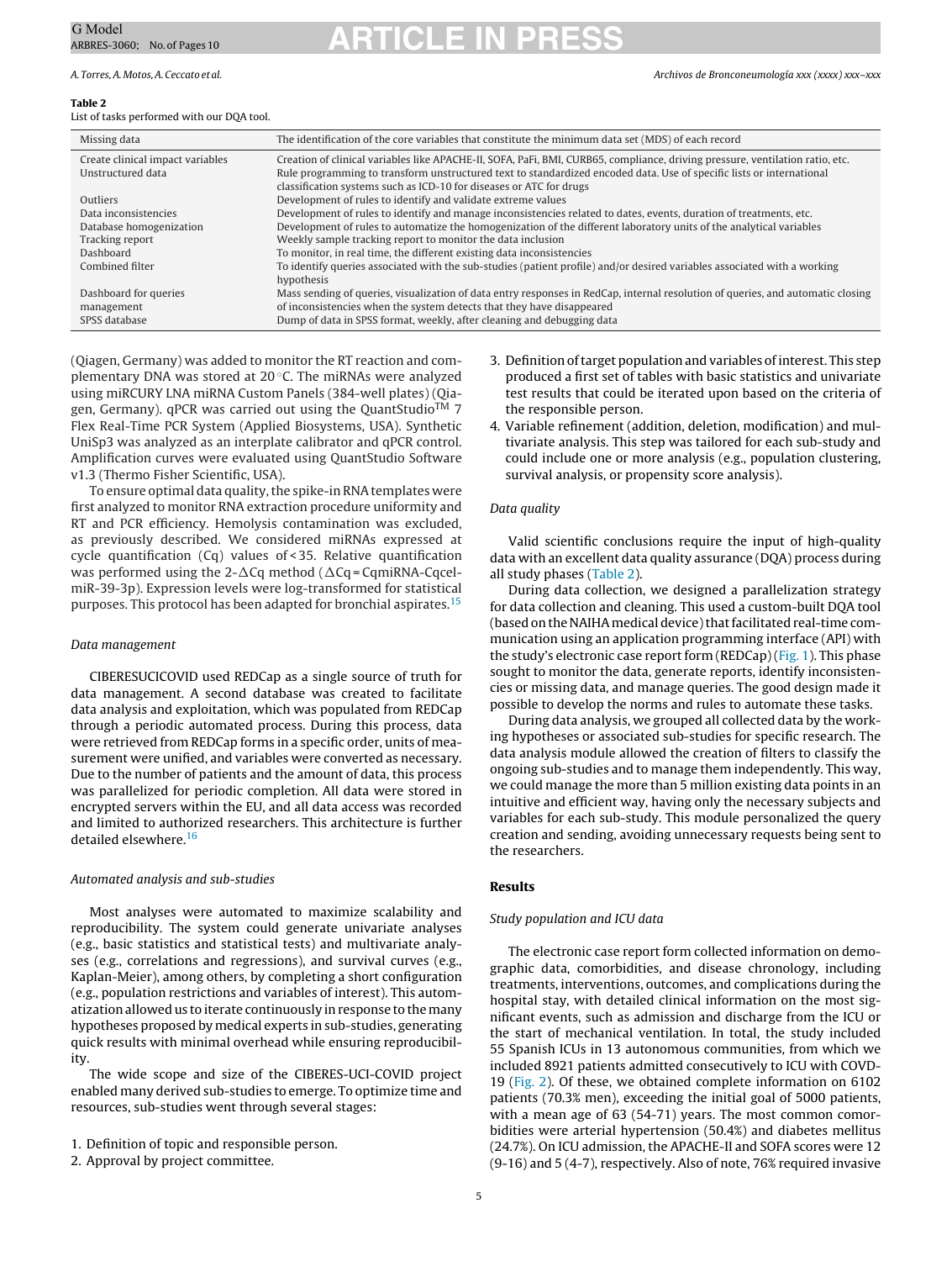<span id="page-5-0"></span>

A. Torres,A.Motos,A.Ceccato et al. Archivos de Bronconeumología xxx (xxxx) xxx–xxx



**Figure 1.** The custom-built DQA tool (based on the NAIHA medical device) that facilitated real-time communication using an application programming interface (API) with the study's electronic case report form (REDCap).



**Figure 2.** Distribution of participating intensive care units over Spain's map.



**Figure 3.** Sankey plot depicting distribution and outcomes of patients treated in the intensive care units according to the requirement of mechanical ventilation.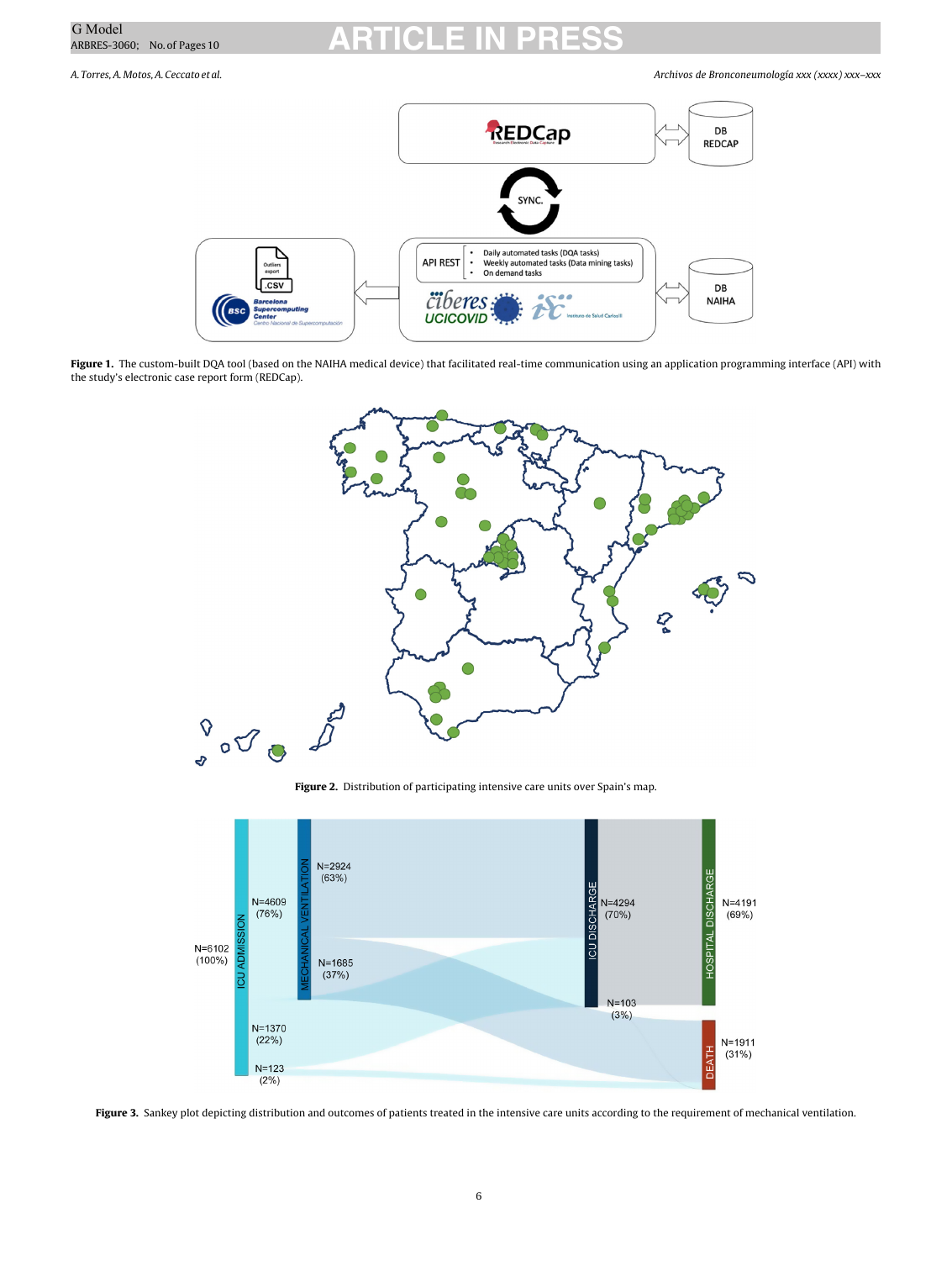### **Table 3**

Demographic and clinical characteristics of patients with COVID-19 admitted to Spanish ICUs.

| All patients, n                                        | 6102                     |
|--------------------------------------------------------|--------------------------|
| Age (years)                                            | 63 [54-71]               |
| Sex (male)                                             | 4290 (70.3)              |
| <b>BMI</b>                                             | 28.8 [26.0-32.3]         |
| Comorbidities (No. with data)                          |                          |
| Hypertension                                           | 3075 (50.4)              |
| Diabetes mellitus                                      | 1507 (24.7)              |
| Chronic cardiovascular disease                         | 793 (13.0)               |
| Chronic pulmonary disease                              | 622 (10.2)               |
| Chronic kidney disease                                 | 439 (7.2)                |
| Disease chronology from symptoms onset                 |                          |
| To hospital admission (days)                           | $7[5-9]$                 |
| To ICU admission (days)                                | $9[7-12]$                |
| To IMV start (days)                                    |                          |
| Symptoms at hospital admission                         |                          |
| Fever                                                  | 5123 (82.9)              |
| Dry cough                                              | 3740 (61.3)              |
| Productive cough                                       | 790 (12.9)               |
| Shortness of breath                                    | 4432 (72.6)              |
| Anosmia                                                | 442 (7.2)                |
| Headache                                               | 834 (13.7)               |
| Myalgia                                                | 1646 (27.0)              |
| Diarrhea                                               | 1320 (21.6)              |
| Severity scores at ICU admission                       |                          |
| <b>SOFA</b>                                            | 5 [4-7]                  |
| <b>APACHE II</b>                                       | $12 [9-16]$              |
| Vital signs at ICU admission                           |                          |
| Temperature $(°C)$                                     | 36.8 [36.0-37.5]         |
| Mean arterial pressure (mmHg)                          | 88 [75-100]              |
| Respiratory rate (bpm)                                 | 25 [21-31]               |
| Blood gases and laboratory parameters at ICU admission |                          |
| $PaO2/FiO2$ (mmHg)                                     | 112.5 [80.6-163.3]       |
| $PaCO2$ (mmHg)                                         | 39.0 [34.0-47.0]         |
| рH                                                     | 7.41 [7.34-7.46]         |
| Lymphocyte count ( $\times 10^9$ /L)                   | $0.69$ [0.47-0.99]       |
| D-dimer (ng/mL)                                        | 1000.0 [518.0-2334.75]   |
| C-reactive protein (mg/L)                              | 128.0 [61.5-220.0]       |
| Ferritin (pg/mL)                                       | 1142.0 [605.7-1880.3]    |
| IL-6 $(pg/mL)$                                         | 86.6 [31.6-222.3]        |
| <b>Interventions</b>                                   |                          |
| <b>IMV</b>                                             | 4638 (76.0)              |
| Prone position                                         | 3667 (60.1)              |
| Tracheostomy                                           | 1812 (29.7)              |
| <b>ECMO</b>                                            | 164(2.7)                 |
| Renal replacement therapy                              | 549 (9.7)                |
| Complications                                          |                          |
| <b>ARDS</b>                                            | 4792 (78.6)              |
| Bacterial pneumonia                                    | 1861 (30.5)              |
| Pulmonary embolism<br>Coagulation disorder             | 568 (9.3)<br>1458 (23.9) |
| Acute renal injury                                     |                          |
| Liver disfunction                                      | 1953 (32.0)              |
| <b>Outcomes</b>                                        | 1825 (29.9)              |
| ICU length (days)                                      | 13 [7-27]                |
| IMV length (days)                                      | 15 [8-27]                |
| Hospital length (days)                                 | 23 [14-40]               |
| In-hospital mortality                                  | 1911 (31.4)              |
|                                                        |                          |

APACHE-II: Acute Physiology and Chronic Health Evaluation; ARDS: acute respiratory distress syndrome; BMI: body mass index; ECMO: extracorporeal membrane oxygenation; ICU: intensive care unit; IL-6: interleukin-6; IMV: invasive mechanical ventilation; SOFA: Sequential Organ Failure Assessment.

Data are expressed as n (%) or median [interquartile range].

mechanical ventilation, increasing in-hospital mortality from 31% to 37%[\(Fig.](#page-5-0) 3). The average ICU stay was 13 (7-27) days and the average hospital stay was extended to 23 (14-40) days. Table 3 shows the demographic and clinical characteristics of these patients.

## Follow-up at 3, 6, and 12 months

Of 3367 patients who survived hospitalization, 2382 completed a full 12-month follow-up period. During this period, 10% visited the emergency department and 1% died (17). At 12-months, spirometry data were available for 698 patients, lung diffusing capacity for carbon monoxide data for 581, and CT scan data for 602 [\(Fig.](#page-7-0) 4).

## Blood samples

A total of 1338 samples were collected from 26 ICUs throughout Spain and screened for whether they met the inclusion and clinical data quality criteria. Finally, 1068 samples were processed, fractioned, and distributed according to the methods.

## Biomarkers

The CIBERESUCICOVID project pioneered in revealing the association of the plasma viral RNA load and antigenemia with critical illness and mortality.<sup>14,18</sup> The project also demonstrated that the presence of viral RNA in plasma can be detected using standard realtime PCR methods.<sup>19</sup> We described the association between plasma viral RNA load and the presence of a dysregulated host response to the infection, mimicking that occurring in sepsis. $18$  Furthermore, we described that low levels of anti-SARS-CoV-2 S antibodies were associated with mortality and the dissemination of viral compo-nents to the blood.<sup>[14](#page-9-0)</sup> These results led to two opinion papers,  $20,21$ contributed to a review paper on COVID-19 pathogenesis, $^{22}$  and to the submission of a patent on the use of antigenemia to predict mortality to the European Patent Office (EP20383140). Finally, using clinical follow-up data from survivors at 3-, 6-, and 12-month following hospital discharge, we can identify biomarkers linked to severity and outcomes in the acute phase, including the development of long COVID-19 symptoms in these patients. Research is ongoing.

## Quantification of microRNA

In a preliminary study, we analyzed the circulating miRNA profile of patients admitted to ICU and in patients admitted to clinical wards without a requirement for critical care. $^{23}$  $^{23}$  $^{23}$  We then quantified a panel of miRNAs previously associated with mechanistic pathways that could be altered in COVID-19 and demonstrated that specific circulating miRNA profiles are consistently associated with disease severity. Furthermore, we suggested that these represented a novel tool that could assist in the risk stratification of critically ill patients. A validation study in a large sample size is ongoing.

Since lung compartmentalization exists for multiple biological domains, an additional study was performed using respiratory samples.<sup>[15](#page-9-0)</sup> The same miRNA panel was quantified in bronchial aspirates from critically ill COVID-19 and non-COVID-19 patients, and we identified several individual miRNA ratios that predicted all-cause ICU mortality.<sup>15</sup> In addition, we constructed a miRNA ratio-based prediction model for ICU mortality that showed an optimal discrimination value and outperformed the current best clinical predictor for ICU mortality.

## Data management

Each sub-study followed a common iterative methodology agreed upon by the different parties. In each iteration, we first defined or revised the objectives, collected potentially relevant variables, and defined the sampling filters. Then, we selected the algorithms and methods for statistical analysis. Finally, we ran one or more experiments (based on different methods or their parameters) and generated detailed reports for experts to analyze and refine the objectives before starting a new iteration. Due to the iterative design, we prioritized having an automated process that could allow us to modify the least amount of code possible in each iteration (most commonly the revised set of relevant variables) and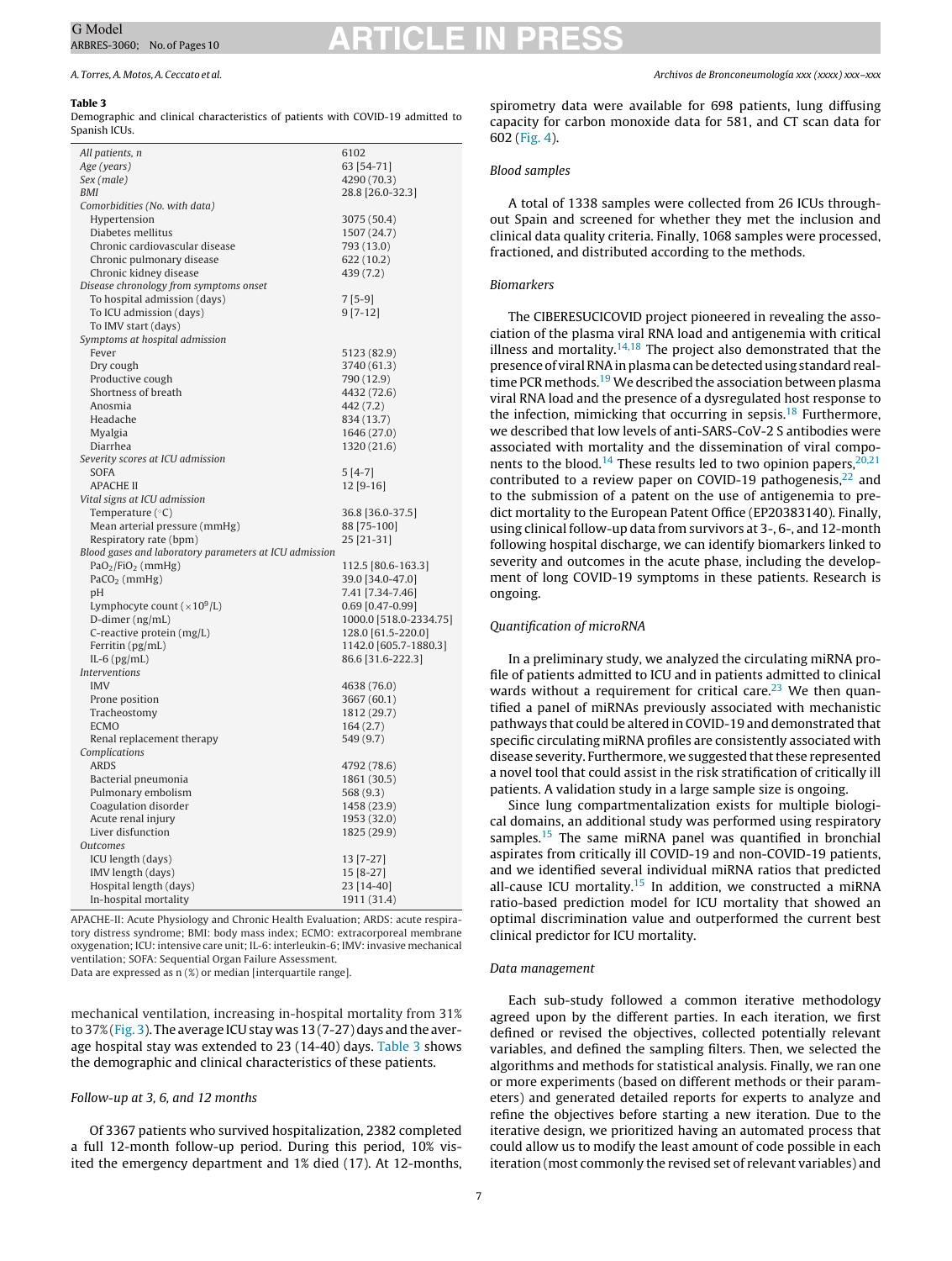<span id="page-7-0"></span>A. Torres,A.Motos,A.Ceccato et al. Archivos de Bronconeumología xxx (xxxx) xxx–xxx



**Figure 4.** Diagnostic tests distribution among 3-,6-, 12-months follow-up. Light colors display available patients with follow-up.

to generate interpretable detailed reports, regardless of the objectives, variables, and filters used in each sub-study. The processes of code validation, testing, database migration, and automated generation of different reports were integrated in a pipeline containing all stages needed to deliver a new version of the application. The automation of analysis allowed us to perform many sub-studies concurrently during the project. Nine of those were conducted through the automated analysis methodology, of which two have already been published<sup>[17,24](#page-9-0)</sup> and another two are under review with a journal. The remaining five are currently being drafted.

In the nine sub-studies, we produced 165.0 (12.0–370.0) univariate reports, 18.0 (6.0–30.0) multivariate analyses, and 5.0 (0.0–97.0) survival analyses, with a median of 28 propensity scores per sub-study. On average, it took 5.5 (3-11) months to obtain enough results to create a draft for a sub-study. This time included the evaluation and refinement of multiple medical hypothesis, as well as the production of the final figures and tables for publication.

## Data quality

We can summarize the results obtained by the DQA module as follows:

Unstructured text: These data include text with no structured format. Using a probability search algorithm, we converted the unstructured data to known tabulated data ready for processing by the data analytics module. We analyzed 30,566 unstructured texts from the 31,902 tabulated and validated texts (95.8%), discarding 542 and sending queries for 3.

Minimum data set (MDS) missing: This was the mandatory data to complete a sub-study. DQA analyzed 106,028 missing MDS and sent 623 queries, of which 326 were closed (52%).

Outliers: Data with values out of the statistical normal value range were queried in 4935 cases and resolved in 2427 (49%).

Inconsistent values: Conflicting values, like inconsistent dates or events. Inconsistent data could have more than one query because the incorrect value was not always clear. In total, 13,557 inconsistent values were queried, translating into 71,069 data queries. Currently, 19,329 data queries have been closed (27%).

## **Discussion**

In the present article, we described the method employed to carry-out a large epidemiological study, funded by ISCIII, to investigate patients with COVID-19 admitted to Spanish ICUs. We also describe some general patient data and study outputs.

## Epidemiological study

We included 6102 consecutive patients admitted to 55 ICUs homogeneously distributed throughout Spain, with a general data manager (AC) coordinating the following steps:

- 1. Telephone contact of the principal investigator with the chief of the ICU.
- 2. After acceptance, they tried to obtain approval from the ethics committee.
- 3. The chief of the ICU appointed a person (or persons) to collect data for inclusion in the REDCAP database.
- 4. ISCIII contracting for each data entry investigator.
- 5. Some units preferred to be remunerated each time they collected data for a certain number of patients (e.g., each 100).

This process was certainly not easy and required diligence and a lot of energy. However, we learned the following lessons:

- 1. The Spanish Health System was not prepared for automatic data collection from ICUs.
- 2. ICUs use heterogeneous informatics systems that differ between regions and communities.
- 3. Current law does not allow for rapid ethic approval in emergency epidemics such as COVID-19.

These issues meant that we did not publish our first manuscript until October 2021,<sup>[24](#page-9-0)</sup> contrasting with other European countries.<sup>1,2</sup> However, we spent time and effort to maximize the amount of data with strict quality control, something that the first rapid publications could not achieve.

Overall, the crude in-hospital mortality was 31% in our population, similar or lower than reported elsewhere.<sup>1</sup> More than two thirds of the patients needed invasive mechanical ventilation, with mortality increasing to 37% in this population. The remaining patients were mostly treated with high-flow nasal cannula, or to a lesser extent, with bilevel or continuous positive airway pressure. Intubated patients were mostly maintained in the prone position. In a subset of patients (Hospital Arnau de Vilanova), late intubation (>48 h after ICU admission) was associated with higher mortality compared to early intubation. We are currently analyzing this finding in the overall population.

As shown in previous publications, patients admitted to ICU developed acute kidney injury, nosocomial infections, or pulmonary complications<sup>2-4</sup>. Of particular significance was the rate of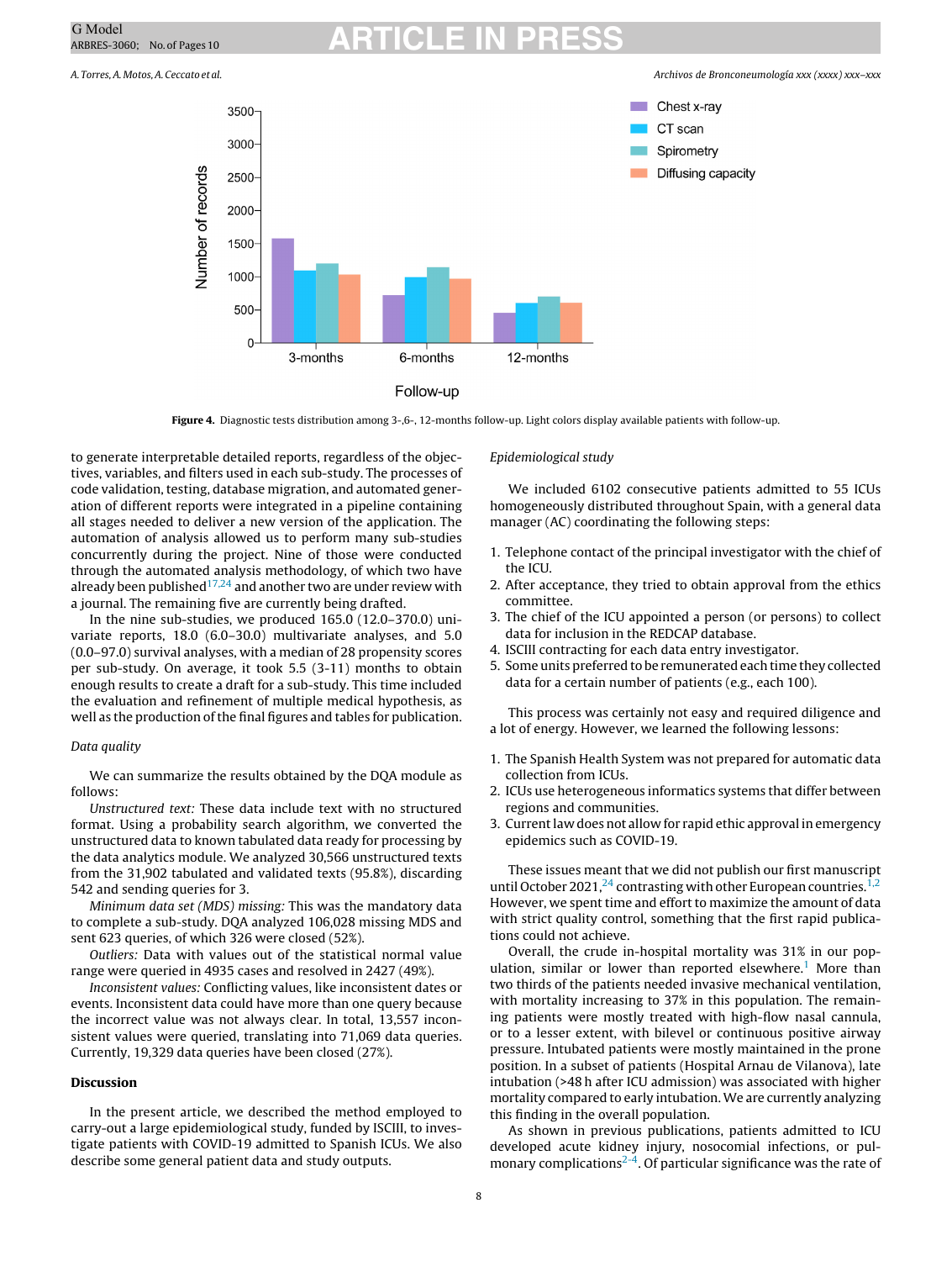nosocomial bacterial pneumonia (30%), which was associated with several worse outcomes.<sup>[25](#page-9-0)</sup>

One of our goals was to determine the prognostic factors of the target population. For that reason, we collected data at hospital admission, ICU admission, day 3 after ICU admission, extubation, ICU discharge, and hospital discharge. This allowed the examination of prognostic factors for more than 1000 patients requiring mechanical ventilation. Age and increases in the ventilatory ratio and creatinine from day 1 to day 3 independently and significantly predicted in-hospital mortality. $24$  The ventilatory ratio, an easily calculated bedside parameter that uses  $PaCO<sub>2</sub>$  and minute ventilation, is a surrogate for measuring lung dead space.<sup>5</sup> Studies are ongoing into the impact of delayed intubation, non-invasive ventilatory support, driving pressure, COPD, a very elderly population, and the effectivity of corticosteroids and remdesivir.

## Blood sample testing

The present research also collected 1068 samples from patients admitted to ICU. Importantly, these samples were obtained in the first 48 hours after ICU admission, centralized in the IBSAL laboratory, and distributed to other labs. We also made significant efforts to obtain as much clinical data as possible relating to the patients from whom we had access to blood samples. The related studies published to date $14,18$  show that the viral RNA load, the positivity of antigen tests in blood, and the presence of low amounts of, or absent, specific antibodies were independently associated with disease severity and/or 30-day mortality. These findings are of key importance and could very easily be adapted for implementation in our National Health System. Indeed, our results indicate that two types of COVID-19 patient arrive at ICUs: poor and good viral controllers. These exhibit different biological responses and clinical outcomes, and they are currently being characterized by our group in an ongoing analysis of the entire CIBERESUCICOVID cohort.

Blood testing also looked atmiRNAs,for which we demonstrated individual and collective potential to improve risk stratification in the critically ill patient. The host miRNA profiles linked to the disease and to fatal outcomes may allow a deeper understanding of the mechanistic pathways implicated in critical COVID-19 illness. Currently, we are validating these findings in a large population comprising more than 500 samples from different Spanish hospitals and we are analyzing the association between the circulating miRNA profile, pulmonary function, and radiologic features in survivors of critical COVID-19 illness. This study aims to provide novel insights into the pulmonary sequelae of COVID-19.

## Follow-up studies

We performed clinical follow-up studies in the overall population and in a cohort of patients from Hospital Arnau de Vilanova. In the overall cohort, age, ARDS, length of ICU stay, and ICU acquired nosocomial pneumonia were independently associated with long COVID syndrome at 3 months.<sup>[26](#page-9-0)</sup> In the Lleida cohort of patients with COVID-19 who were mechanically ventilated, 82% of patients who survived critical COVID-19 illness showed a lung diffusing capacity of less than 80% and abnormal chest CT scan in 70.2% at 3 months[.27.](#page-9-0) In the overall population at 1 year follow-up, it was notable that the overall mortality of discharged patients was only  $1\frac{1}{2}$ , a striking finding given that patients with community acquired pneumonia suffer mortality rates as high as 30%.<sup>[28](#page-9-0)</sup> Ongoing studies are considering the identification of clinical and biological predictors of long-term pulmonary sequelae.

We learned from our studies that patients discharged from ICU received care from several specialists and not intensivists. We have experiences difficulties in our efforts to contact these specialists,

making it difficult to implement the follow-up protocol. This must be considered a limitation of the follow-up publications.

### Data and quality management

The integration of experts in medicine, data mining, and machine learning was a key challenge within the CIBERESUCI-COVID project. On the one hand, we required a large number of medical hypotheses to be concurrently refined and tested, while on the other hand the different scientific practices of those disciplines demanded new definitions, formalizations, and automation of the research methodologies. Medical experts require certain statistical analyses for every data operation performed (e.g., univariate reports). This recurrent nature was recognized, and the process was automated, enabling certain sub-studies to produce in the order of thousands of statistical analyses. Data mining and machine learning methodologies, which may be unorthodox in medical practice, were suggested and integrated when possible (e.g., survival analysis or feature engineering). This enabled a distinct and heterogeneous approach to the problems and solutions posed by the pandemic, leading to a variety of sub-studies with differing complexities. At the same time, complex inconsistencies were automatically identified and classified with great precision. Synchronization with RedCap also worked efficiently to maintain real-time communication. However, we underestimated the many queries that would be generated, and to date, we have only debugged 65%, far from the projected 80%.

## **Conclusions**

In this manuscript, we present the methodology used in a large multicenter study sponsored by ISCIII to determine the short- and long-term outcomes in patients with COVID-19 admitted to more than 50 Spanish ICUs. This study included the collection of blood samples from more the 1000 patients. We have outlined the main results and messages of the published studies, the strengths and limitations of the study, and the ongoing or proposed analyses.

## **Funding**

Financial support was provided by the Instituto de Salud Carlos III de Madrid (COV20/00110, ISCIII), Fondo Europeo de Desarrollo Regional (FEDER), "Una manera de hacer Europa," and Centro de Investigación Biomedica En Red-Enfermedades Respiratorias (CIBERES). DdGC has received financial support from Instituto de Salud Carlos III (Miguel Servet 2020: CP20/00041), co-funded by the European Social Fund (ESF) "Investing in your future."

## **Authors' contributions**

AT, AM, AC, JBM, DdGC, RP, MB, IZP and FB participated in protocol development, study design, study management, and data interpretation, and wrote the first draft of the report. The remaining authors critically reviewed the first draft of the report. The CIBERESUCICOVID consortium participated in data collection.

## **Conflict of interests**

The authors have disclosed that they do not have any conflicts of interest.

## **Acknowledgments**

The authors are indebted to Maria Arguimbau, Raquel Campo, Natalia Jarillo, Javier Munoz, ˜ Elisabeth Sancho, and Manuel Sánchez